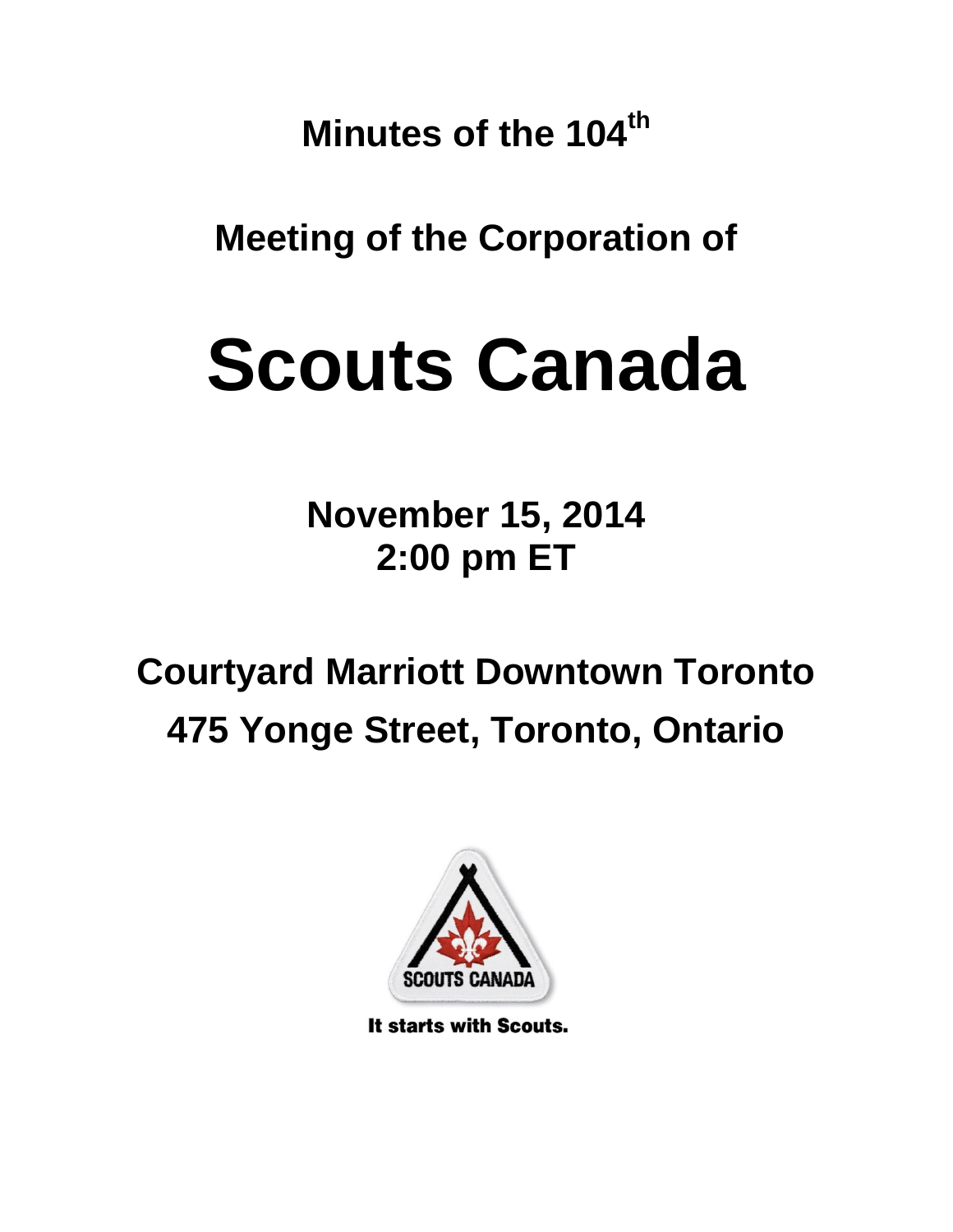## **NO. 1 WELCOME:**

J. Anderson, Vice-Chair Strategic, welcomed the members to the 104<sup>th</sup> meeting of the Corporation of Scouts Canada.

Voting Members were provided with a brief overview of voting instructions prior to proceeding with the business of the meeting. Online votes would be displayed on the screen in the room. Returning Officers were identified to those present.

# **NO. 2 INVOCATION AND GONE HOME:**

Norm Williams, Member of the Board of Governors, read the list of Scouters who had Gone Home during the Scouting year.

| Lynn Clark                       | Active in Scouting and Guiding movements for decades in the<br>Hamilton-Wentworth Area.                    |
|----------------------------------|------------------------------------------------------------------------------------------------------------|
| Donald Norman<br>Drywood         | Active Scouter since 1947. He was awarded the Queen Scout<br>Award and the Queen's Jubilee Award.          |
| <b>Jack Speake</b>               | Former member of the Advisory Board and member of Scouts<br>Canada National Revenue Development Committee. |
| Jana Bowman                      | Colony Scouter (Rainbow) at 1 <sup>st</sup> Parkhill, Sydenham Area.                                       |
| Paul Beneteau                    | 35th Tecumseh Cub Pack, 35th Scouts and 35th Rover Crew<br>Advisor, Windsor Area.                          |
| Doreen Ryder<br>Hardaker         | Mother of Barry Hardaker, Council Executive Director.                                                      |
| Mr. Fred Whiskin                 | Past Ontario Council Commissioner and a Scouter for more than<br>65 years.                                 |
| Hugh Robertson                   | Former Provincial Commissioner for Ontario and had recently<br>completed 65 years in Scouting.             |
| <b>Robert Matthews</b>           | Ranger at Tamaracouta Scout Reserve                                                                        |
| Jason Langlois                   | Rover with the Knowlton Scout Group, Quebec Council and youth<br>member in the group since Cubs.           |
| Alan Holtz                       | National level coordinating for large events such as jamborees                                             |
| Jim McGillivray                  | Scouter for over 30 years and inaugural member of the Cascadia<br>Council Leadership Team.                 |
| Margaret (Peggy)<br><b>Booth</b> | Long Time Volunteer and staff member                                                                       |
| <b>Kitty Chiu</b>                | Long-time Scouter with the 28th Burnaby Sea Dragons                                                        |
| <b>Tim Jones</b>                 | Advanced Life Support Paramedic and Search and Rescue                                                      |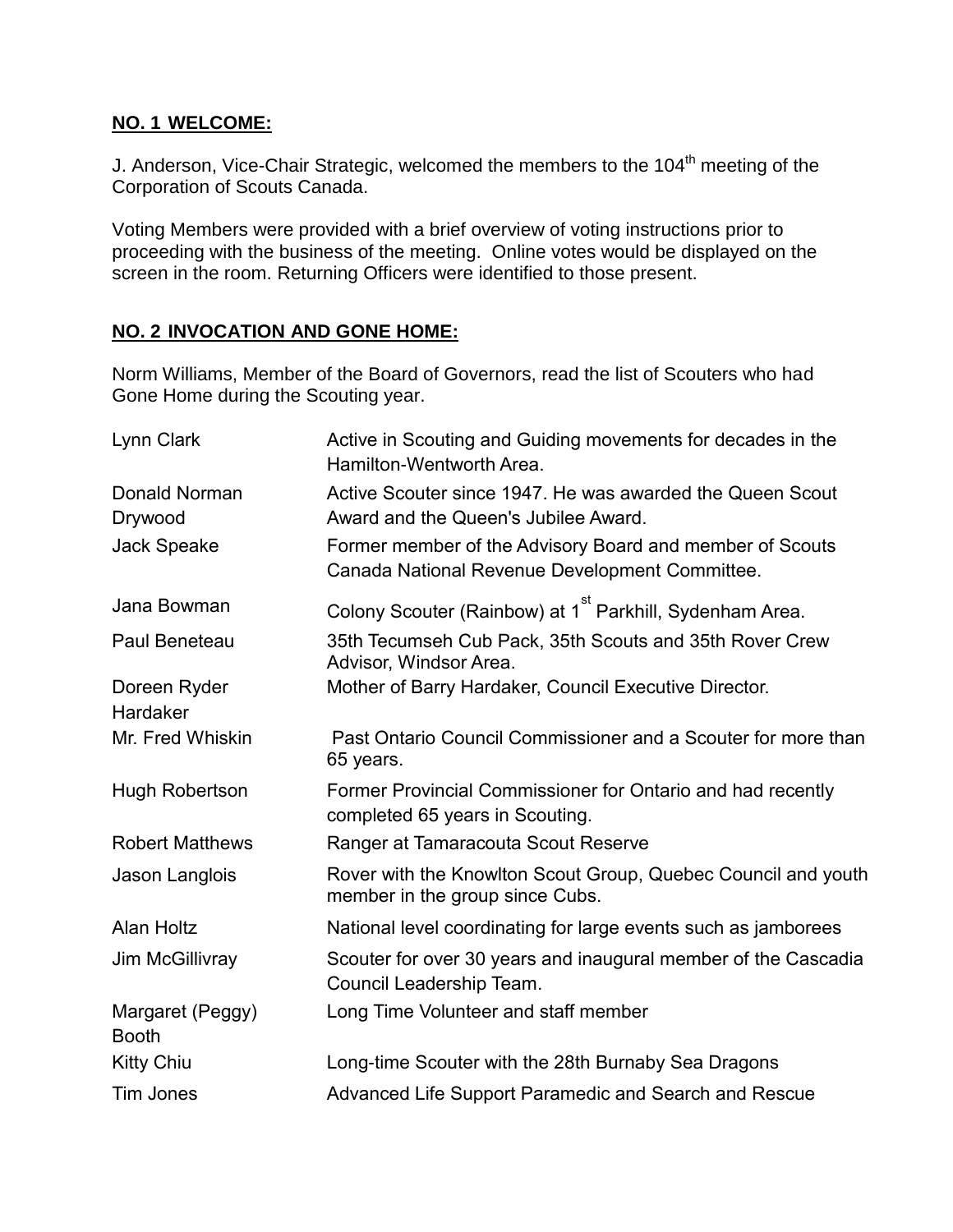|                           | Technician, North Shore Rescue, Vancouver, BC and Former<br>Scouter.              |
|---------------------------|-----------------------------------------------------------------------------------|
| <b>Bill Stewart</b>       | Fundy East 2014 Venturer Advisor and founder of Operation<br>Nighthawk            |
| <b>Glen McNair</b>        | Scouter for 10 years; holder of Jack Cornwall Decoration                          |
| Jean Anne Cameron-<br>Loi | Cub Scouter and Group Commissioner of a revived 5th Fredericton<br>Group          |
| David Brooks              | Venturer Scout from Mississauga Ontario, awarded the Jack<br>Cornwell Decoration. |

#### **Moment of Silence**

#### **NO. 3 SPECIAL CORRESPONDENCE AND REGRETS:**

Andrew Price, Executive Commissioner & CEO, informed the members that no special correspondence had been received.

Regrets were received from Consiglio Di Nino, David Huestis, Andrew Molson, and Craig Kielburger, Honorary Officers of Scouts Canada.

#### **NO. 4 APPROVAL OF THE MINUTES:**

Andrew Price, Executive Commissioner & CEO

**Moved that the Minutes of the 103rd Meeting of the Corporation of Scouts Canada on November 16, 2013, as circulated, be approved.**

**Moved: Andrew Price Seconded: Nick Pearson CARRIED**

#### **NO. 5 SAFETY MOMENT:**

Trevor Nimegeers, Member of the Board of Governors, shared a safety moment.

#### **NO. 6 REPORT FROM BOARD OF GOVERNORS**

J Anderson, Vice-Chair Strategic, presented a report on behalf of the Board of Governors.

**Moved that the Report from the Board of Governors as presented to the Members be accepted.**

| <b>Moved: J Anderson</b> | Seconded: Christian Nielsen | <b>CARRIED</b> |
|--------------------------|-----------------------------|----------------|
|--------------------------|-----------------------------|----------------|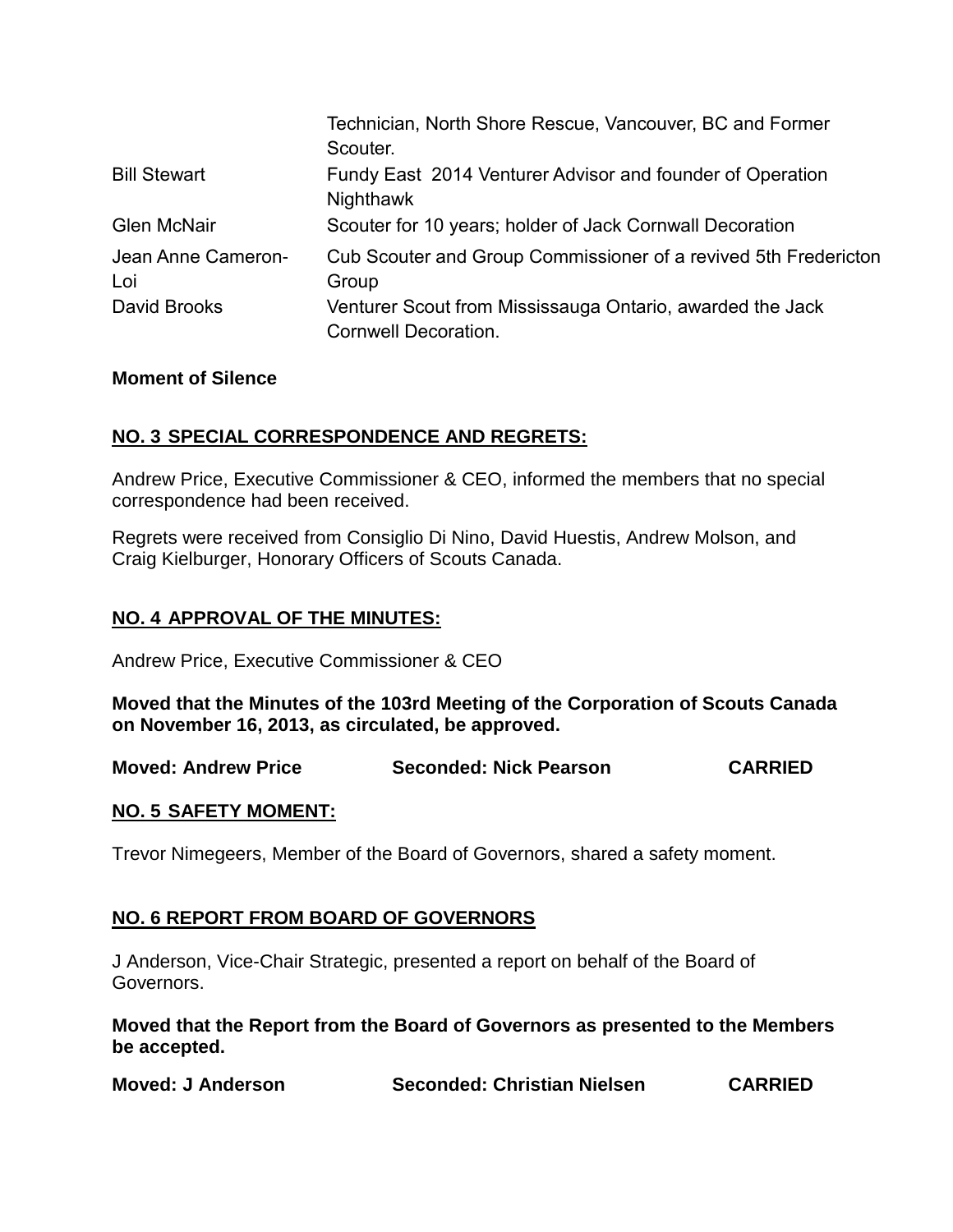## **NO. 6 REPORT FROM THE NATIONAL KEY 3:**

Doug Reid, National Commissioner Kaylee Galipeau, National Youth Commissioner Andrew Price, Executive Commissioner & CEO

#### **Moved that the Report of the National Key 3 to the Members be accepted.**

| Moved: Kaylee Galipeau | <b>Seconded: Alex Court</b> | <b>CARRIED</b> |
|------------------------|-----------------------------|----------------|
|------------------------|-----------------------------|----------------|

## **NO. 8 REPORT OF THE NOMINATING COMMITTEE**

Steve Kent, Chair of the Nominating Committee, presented the Report of the Nominating Committee.

## **NO. 9 ELECTIONS OF OFFICERS AND MEMBERS:**

**Mr. Chair, I would like to move the approval by the Voting Members of the Nominating Committee's recommendations:**

- **J Anderson of Oakville ON as Chair of the Board**
- **Chris von Roretz of Dorval QC as Vice-Chair – Strategic**
- **Leona Harari of Dollard-des-Ormeaux QC as Vice Chair – Finance**
- **Doug Reid of Halifax, Windsor Junction NS as National Commissioner**
- **Kaylee Galipeau of Grand Praire AB as National Youth Commissioner.**

**Moved: Steve Kent Seconded: Elizabeth French CARRIED**

**I would like to move the approval by the Voting Members of the Nominating Committee's recommendation of Mark Josselyn as the Honourary Legal Counsel, Andrew Price as Executive Commissioner & CEO, and Stephen Kent of Mount Pearl NL as the Past Chair of the Board to be Officers of the Scouts Canada Corporation.** 

| <b>Moved: Steve Kent</b> | <b>Seconded: George Christian</b> | <b>CARRIED</b> |
|--------------------------|-----------------------------------|----------------|
|--------------------------|-----------------------------------|----------------|

**Mr. Chair, consistent with Partners for Canadian Scouting Agreement signed by Scouts Canada on September 21, 2012, I would like to move approval by the Voting Members of the Nominating Committee's recommendation of Jean-Francois Labrosse as the representative of l'Association des Scouts du Canada on Scouts Canada's Board of Governors.**

**Mr. Chair, consistent with Article V (b) 9 of the By-Law which outlines the requirements for youth representation on the Board of Governors, I would like to move approval by the**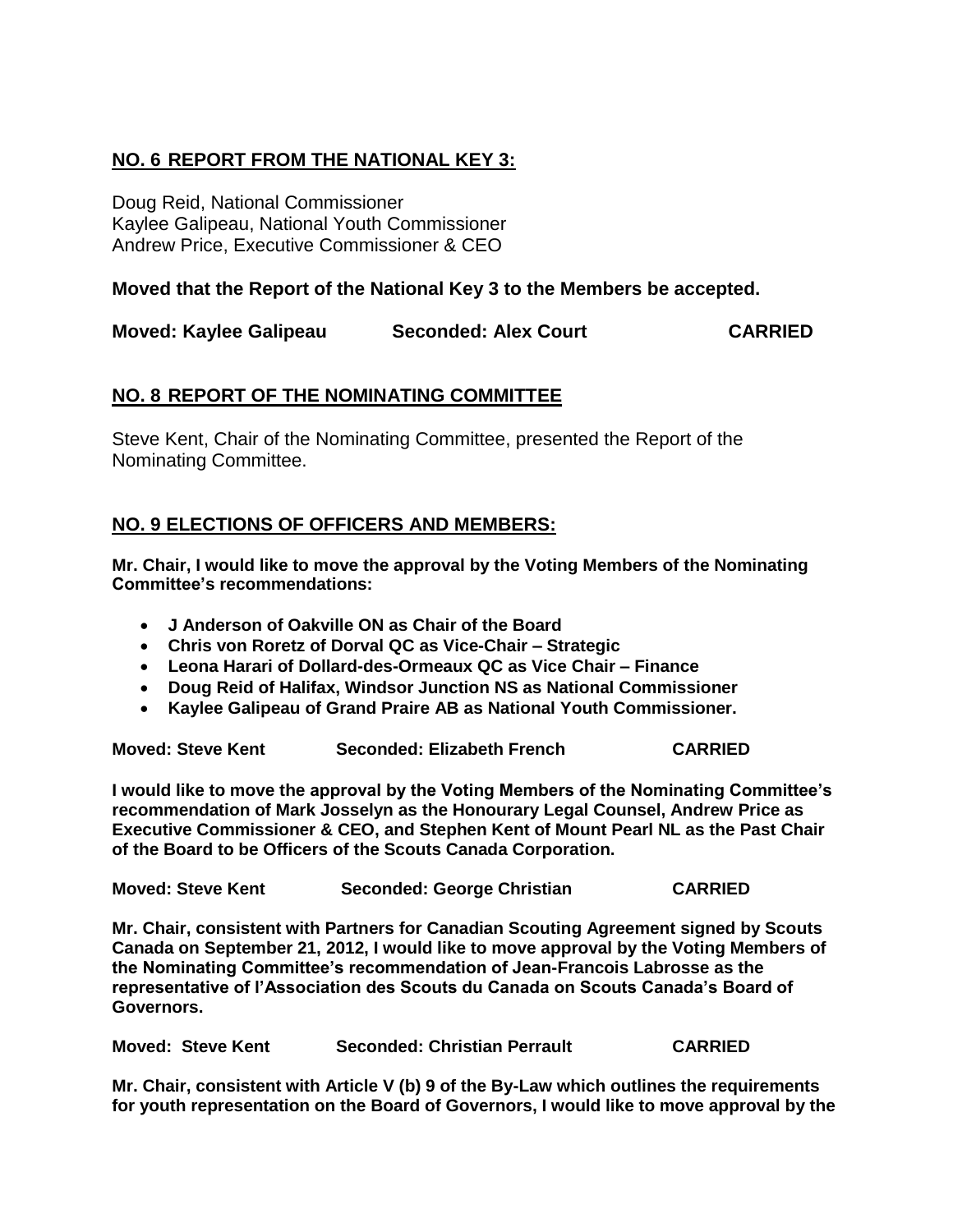#### **Voting Members of the Nominating Committee's recommendations relating to Christian Nielsen and Mike Stewart.**

#### **Moved: Steve Kent Seconded: Caitlyn Piton CARRIED**

Steve Kent confirmed that no election would be required for Members at Large as Susie James withdrew her candidacy.

**I would like to move approval by the Voting Members of the Nominating Committee recommendation that the following individuals be elected to the Board of Governors:**

- **Darren Thomson of Fort St. John, BC**
- **Norm Williams of Toronto, ON**
- **Jennifer Wood of Toronto, ON**
- **Brenda Sweeney of Oakville, ON**
- **Trevor Nimegeers of Calgary, AB**
- **John Chow of Vancouver. BC**

| <b>Moved: Steve Kent</b> | <b>Seconded: Harold Schnider</b> | <b>CARRIED</b> |
|--------------------------|----------------------------------|----------------|
|                          |                                  |                |

**Moved that the Voting Members approve the Nominating Committee's recommendation respecting the election of the 5 Honorary Officers with voting rights and 128 Honorary Members non-voting of the Scouts Canada Corporation.**

**Moved: Steve Kent Seconded: Christopher von Roretz CARRIED**

#### **NO. 10 SELECTION OF VOTING MEMBERS TO SERVE ON THE NOMINATING COMMITTEE:**

The Chair received the following nominations from the floor and online: Katie Beers (NB), Brandon Scott (TSC), Cassidy Benson (CC), Kaylee Galipeau (AB), Alexander Court (CES), Elizabeth Smith-Windsor (SK), Cody Dixon (ON), Matthew Barrett (GTC), Karina Lee (PC), Jessie Gillis (ON). The election took place by secret ballot.

Following the counting of ballots, the Chief Elections Officer announced the results of the vote. Kaylee Galipeau, Elizabeth Smith-Windsor, and Alexander Court were elected to the Nominating Committee.

#### **NO. 11 MOTIONS PRESENTED TO THE MEMBERS ON BEHALF OF THE BOARD:**

J Anderson confirmed that there were no motions to be presented to the Members on behalf of the Board.

#### **NO. 12 ADOPTION OF AUDITOR'S REPORT AND FINANCIAL STATEMENTS:**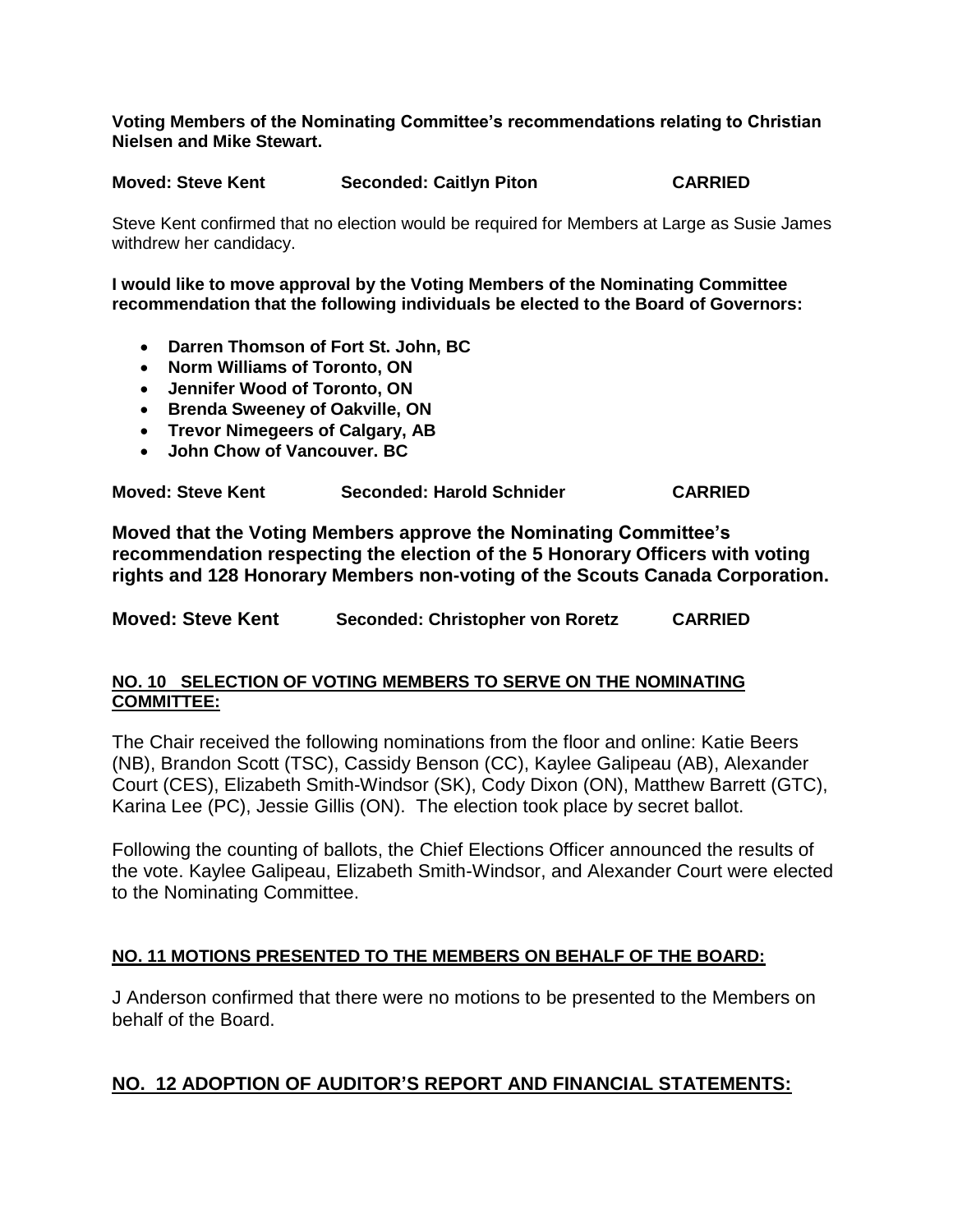Leona Harari, Vice-Chair Finance, presented the Auditor's Report for the Scouts Canada National Operation.

**Moved that the Auditor's Report for the Scouts Canada National Operation dated November 15, 2014 be accepted; and that the financial statements of the National Operation of Scouts Canada for the year ending August 31, 2014 be accepted.**

**Moved: Leona Harari Seconded: Trevor Nimegeers CARRIED**

## **NO. 13 RECOMMENDATION APPOINTMENT OF AUDITORS FOR 2014/2015:**

**Moved that the firm of KPMG be appointed as Auditors for the National Operation for the year ending August 31, 2015.**

**Moved: Leona Harari Seconded: Ersin Kutluoglu CARRIED**

## **NO. 14 ADOPTION OF THE ANNUAL REPORT YEAR ENDING AUGUST 31, 2014:**

Elizabeth Smith-Windsor, Member Board of Governors, presented the Annual Report.

**Moved that the Annual Report of the National Operation of Scouts Canada for the year ending August 31, 2014 be adopted.**

**Moved: Elizabeth Smith-Windsor Seconded: Chris von Roretz CARRIED**

## **NO. 15 TRIBUTE TO VOLUNTEERS:**

Laura Jarvis, Deputy National Commissioner

**I would like to pay tribute to our volunteers, the dedicated Scouters who believe in Scouting and no pay! Our Scouters are the unsung heroes who share their time, talent and energy to inspire our young people to become capable, confident, well rounded individuals better prepared for success in the world. I ask that we take this occasion to recognize and thank our volunteers for their contributions to Scouts Canada.** 

**Moved: Karina Lee Seconded: Jessie Gillis CARRIED**

#### **NO. 16 APPRECIATION TO SPONSORS AND PARTNERS IN SERVING CANADIAN YOUTH:**

**On behalf of Scouts Canada, I would like to extend our sincere and grateful appreciation to all of our Sponsors/Partners across this great nation, who**